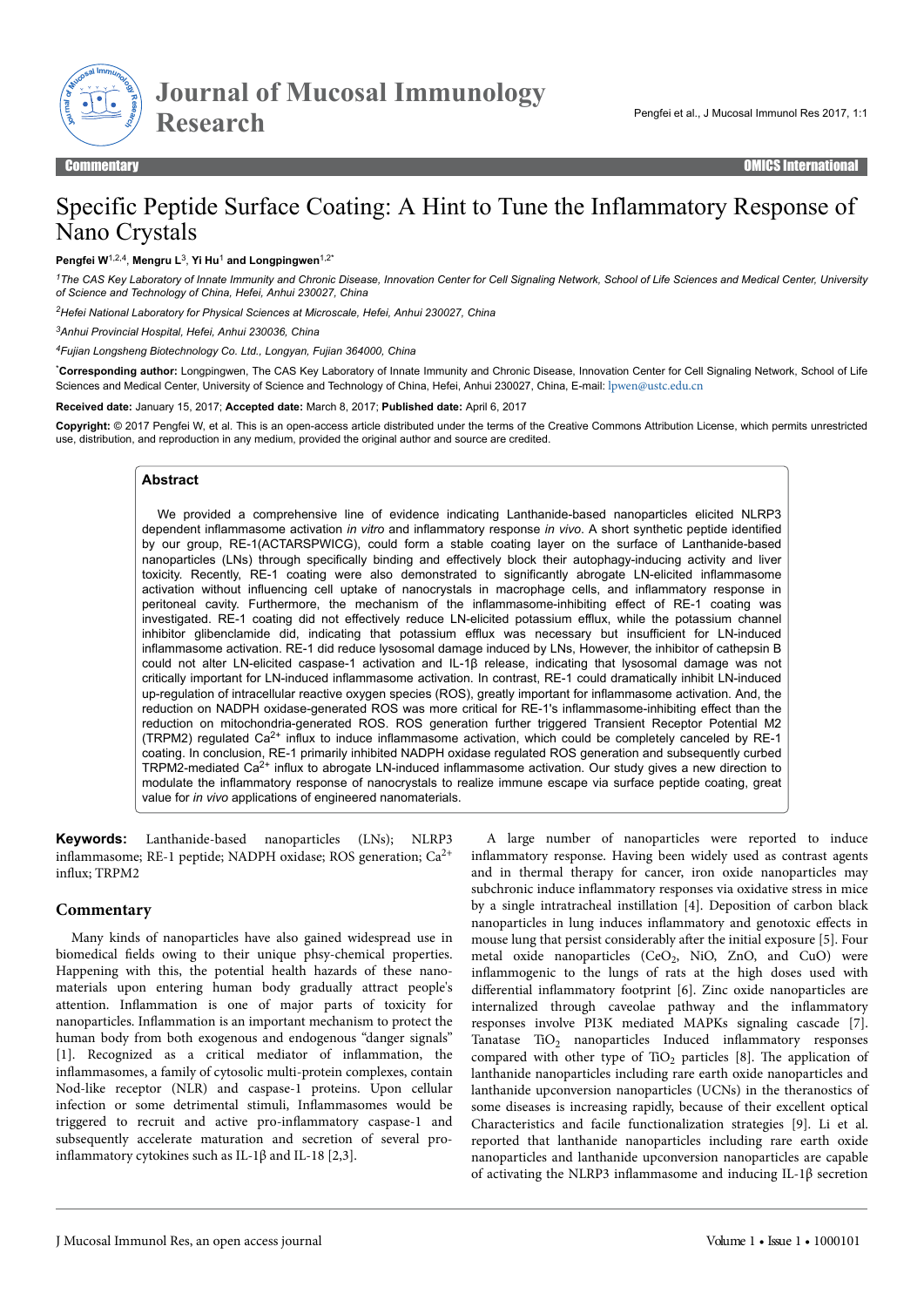[10,11]. Consistently, we also found a comprehensive line of evidence indicating LN-elicited NLRP3-mediated inflammasome activation in vitro and inflammatory response in vivo.

As inflammation contributes to a major part of toxicity for nanoparticles, curbing nanoparticles induced inflammation is essential for their application in biomedical fields.

Several strategies were reported to subsidize nanoparticles-induced inflammatory response. A protein corona, which forms on engineered particles as soon as they are introduced into biological environments, is known to provide particles with a "biological identity". It were demonstrated that protein coronas generally reduce cytotoxicity and immunotoxicity [12]. Peptide coated gold nanoparticle gave a potent anti-inflammatory activity in phagocytic immune cells, indicating specific peptide decorated nanoparticles that may represent a novel class of anti-inflammatory therapeutics for human inflammatory diseases [13]. Cell penetrating anti-inflammatory peptide KAFAKLAARLYRKALARQLGVAA (KAFAK) has the ability to suppress pro-inflammatory cytokines TNF-α and IL-6 when released from degradable and non-degradable Poly (NIPAm-AMPS) nanoparticles, indicating that KAFAK modification should reduce nanoparticles elicited inflammatory response [14]. Restoration of miR-155 expression significantly decreased by manganese nanoparticles completely abrogated that induced inflammatory response, which demonstrated that unique miRNA expression profiles provide novel targets for manipulating gene and protein expression, and therefore provide the potential of modifying cellular responses to NP exposure [15].

Previous report from our group showed that a short synthetic peptide, RE-1(ACTARSPWICG), identified by phage display, could bind to lanthanide (LN) oxide and upconversion nanocrystals (UCN), form a stable coating layer on their surface, and effectively blocks their autophagy-inducing activity and liver toxicity [16]. Herein, after RE-1 coating the surface of three representative LNs(UCN, Nd2O3 and Y2O3) by a simple coating procedure, LNs-induced inflammasome activation could be significantly abrogated in mouse bone marrow derived macrophage (BMDM) cells, human THP-1 cells and mouse peritoneal macrophages indicated by the huge inhibition of Caspase-1 activation and IL-1β secretion. No significant change of IL-1β secretion or nigericin-induced IL-1 $\beta$  secretion happened after the treatment with RE-1 peptide itself. Нe same abrogation of inflammasome activation was induced by surface coated UCN either with or without being washed after the coating procedure. These results showed that RE-1 itself and some unknown factors in the peptide binding buffer did not show inflammasome-inhibiting effect. And no infuence on the amount and uptake pathway of UCN internalized into BMDM cells by RE-1 coating indicated that RE-1 reduced inflammasome activation was not due to decreasing cellular internalization and altering uptake pahway of UCN. In addition, the lower levels of IL-1β secretion and neutrophil recruitment after intraperitoneal injection of RE-1 coated LNs relative to naked nanocrystals further verified RE-1's capacity of reducing the inflammasome activating activity of LNs.

Cytosolic Potassium efflux, lysosomal damage, reactive oxygen species (ROS) generation and intracellular calcium elevation were reported to be essential for the activation of the NLRP3 mediated inflammasome, while cathepsin B release from damaged lysosomes still controversial. Nextly, we assessed the mechanism of the RE-1's inhibitory effect on LN-elicited inflammasome activiation. Potassium efflux or lysosomal damage was inessential for the inflammasomeinhibiting effect induced by RE-1 coating. Glibenclamide, a potassium channel inhibitor, could significantly decrease UCN-elicited potassium efflux, underlying blocking LN-induced NLRP3 inflammasome activation, while RE-1 coating did not. Hence, RE-1 coating abrogated the inflammasome activation did not result from inhibiting potassium efflux, and potassium efflux was necessary but insufficient for UCNelicited inflammasome activation. UCN did induce lysosome alkalization mainly resulting from lysosome damage, which could be partially curbed by RE-1 coating. However, cathepsin B release was not the cause for UCN elicited inflammasome activation, because caspase-1 activation and IL-1β release elicited by UCN could not be inhibited by the cathepsin B inhibitor CA-074-Me.

We discovered that RE-1 coating could abrogate UCN-elicited NLRP3 inflammasome activation via inhibiting ROS generation from NADPH oxidase. UCN could significantly rise ROS generation. Нe free radical scavenger N-acetyl cysteine (NAC) did reduce caspase-1 activation and IL-1β release elicited by UCN. Interestingly, RE-1 coating did the same thing with NAC. As Intracellular ROS generation mainly from NADPH oxidase and damaged mitochondria, we further assessed their respective influence in UCN-induced inflammasome activation. UCN really elevated mitochondria-generated ROS, while RE-1 coating only gave it a slight decrease. However, the intracellular overall ROS elevated by UCN was completely abrogated by DPI and VAS2870, two inhibitors of NADPH oxidase. MitoTEMPO, an specific inhibitor of ROS in mitochondria, induced 30% reduction of UCNinduced IL-1β release, while DPI and VAS2870 achieved 70%. In general, abrogation of intracellular ROS generation was the primary mechanism underlying the inflammasome-inhibiting effect of RE-1 coating, and inhibition of NADPH oxidase-generated ROS was the major contributor for the observed suppression of ROS production.

Interestingly, the abolishment of TRPM2-mediated  $Ca^{2+}$  influx elicited by UCN through RE-1 coating was also demonstrated to inhibit UCN-induced inflammasome activation. Confocal microscopy and FACS analysis revealed that naked UCN treatment dramatically increased the level of intracellular  $Ca^{2+}$ . Elevation of intracellular  $Ca^{2+}$ is proposed to be one factor to trigger NLRP3 inflammasome activation. Here, we demonstrated that calcium influx triggered UCN induced caspase-1 activiation and IL-1β secretion, because BAPTA-AM, a chelating agent of Ca<sup>2+,</sup> could abrogated UCN induced NLRP3 inflammasome activation by inhibiting the  $Ca^{2+}$  influx. Nextly, we would like to verify whether RE-1 coating could inhibit UCN elicited  $Ca<sup>2+</sup>$  influx underlying inhibiting NLRP3 inflammasome activation. Our study showed that RE-1 coating really could significantly block  $Ca^{2+}$  influx to subsequently withdraw caspase-1 activiation and IL-1 $\beta$ secretion. It's also reported that NLRP3 inflammasome activation elicited by crystals could be regulated by a nonselective and redoxsensitive cation channel TRPM2. So we would like to query whether UCN elicited  $Ca^{2+}$  influx, and the subsequent NLRP3 inflammasome activation were regulated by TRPM2. Interestingly, both TRPM2 inhibition by the chemical inhibitor ACA or 3MFA and knockdown by TRPM2-targeting shRNA did suppress  $Ca^{2+}$  influx in UCN-stimulated macrophages, and further inhibit UCN-induced caspase-1 activation and IL-1 $\beta$  secretion. Taken together, these results demonstrated that the observed calcium influx was mediated by TRPM2 and was critical for UCN-elicited inflammasome activation, and that the whole process was effectively suppressed by RE-1 coating.

Further study clarified that UCN elicited ROS generation was upstream of TRPM2-mediated calcium influx. Both the ROS scavenger NAC and the NADPH oxidase inhibitor DPI significantly inhibited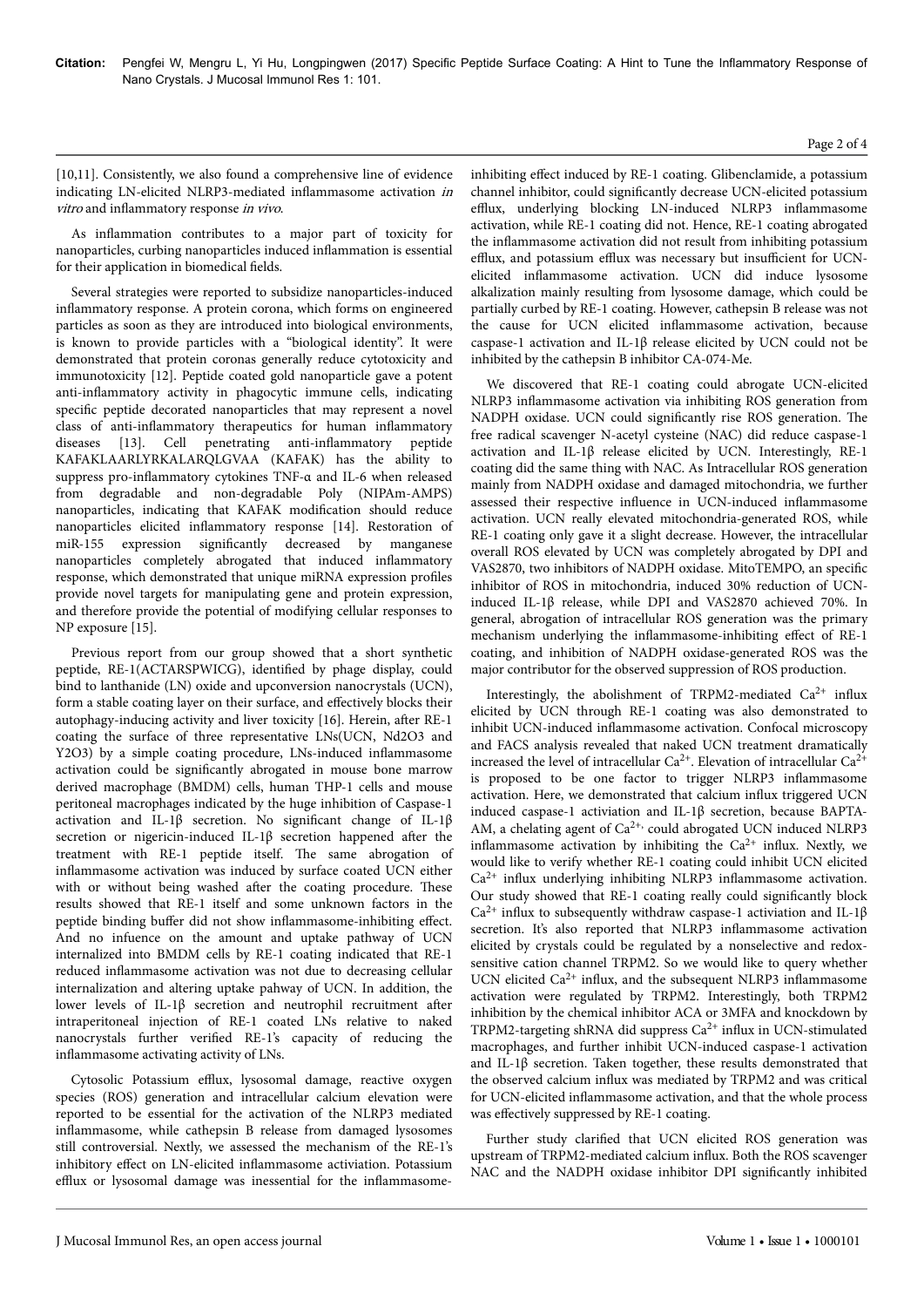UCN-induced Ca<sup>2+</sup> influx, while the TRPM2 inhibitors ACA and 3MFA did not affect UCN elicited ROS generation. These results demonstrated that UCN firsty induced ROS generation and subsequently activated TRPM2-mediated calcium influx to elicit the inflammasome activation. Hence, RE-1 coating could dramatically abrogate LN-elicited NLRP3 inflammasome activation mainly through inhibiting NADPH oxidase induced ROS generation and the subsequent TRPM2-mediated calcium influx.

Besides that, we think two points are necessary to be verified in our following study to help us understand the molecular mechanism of RE-1 coating mediated inflammatory inhibition. Many reports have showed that the inflammatory responses of nanoparticles were related with the nanometer characterization. It's demonstrated that more Inflammation could be induced by smaller size silver nanoparticles in Lung Tissues [17]. Barbara Rothen-Rutishauser et al. clarified that particle size and material affected the cellular responses to particle exposure via changing the translocation and entering characteristics of nanoparticles [18]. It's also indicated that nanoparticles(NPs) induced pro-inflammatory responses are well correlated not only with the BET (Brunauer, Emmett and Teller) surface of the individual NPs but also with the internalized amount of NPs, and Differences of even few nanometers in primary particle size lead to significant changes in inflammatory response [19]. Mesoporous silica nanoparticles MPS nanoparticles induced lower expression of pro-inflammatory cytokines than colloidal silica, indicating that the pore architecture of silica nanoparticles greatly influenced cellular immune response [20]. Differential inflammatory response were elicited by hydroxyapatite nanoparticles with differing morphologies (long rods, short rods, sheets, fibres), giving a hint that particle morphology affects inflammation activiation [21]. We have showed that RE-1 coating absolutely changed the surface architecture of LNs and increased the zeta potentials and sizes of UCNs relative to naked UCNs. To study the possible relationship between the change of nanometer characterization and inflammatory inhibition by RE-1 coating will further help us to understand the molecular mechanism of RE-1 coating mediated inflammatory modulation. In addition, protein coronas, located on engineered particles as soon as they are introduced into biological environments, generally decrease nanoparticles elicited inflammatory response. And the formation and immunological response to NP-protein coronas could be mainly affected by the physiochemical surface properties of the NPs (ie, physical surface architecture and chemical functionality). To analyze the differences of protein corona on the surface of naked UCNs and RE-1 coated UCNs in the cell culture medium or Ascites would be benefit for us to further understand how RE-1 coating influence UCN induced inflammasome activiation.

Different from surface-modifying polymers such as PEG, peptides like RE-1 work through specific high-affinity interactions rather than through non-specific absorption or covalent modification [16]. Нis method brings out an advantage that is high consistency and ease in scaling up because of the simple add-and-mix coating procedure [16]. In addition, unlike covalent modification, it is no need to supply some other chemical agents during RE-1 coating. RE-1 coating could abrogate lanthanide nanoparticle induced inflammatory response and increase their biocompatibility when lanthanide nanoparticles are used for the theranostics of some diseases especially for cancer. Peptide variants basing on RE-1 with functional chemical groups are easily synthesized to tune the interaction between cells and nanoparticles for different uses. A bi-functional peptide RE-1-RGD (CRGDCGGACTARSPWICG) is combining the RE-1 sequence with

the RGD motif via a short linker [16]. RE-1-RGD coated UCN are prone to be uptook by cancer cells to realize the imaging of cancer cells [16]. Our study gives a new perspective that specific surface peptide coating might be used to control the extent of inflammasome activation of nanocrystals especially for LNs, great value for in vivo applications of engineered nanomaterials.

## **Acknowledgement**

Supported by grants: National Natural Science Foundation of China (81601600), National Basic Research Program of China (2013CB933902), Chinese Postdoctoral Science Foundation (2016M590576), and National Natural Science Foundation of China (31430028 and 31300790).

This is a commentary to Han Y, Zhang Y, Liu L, et al. Inhibition of lanthanide nanocrystal-induced inflammasome activation in macrophages by a surface coating peptide through abrogation of ROS production and TRPM2-mediated Ca<sup>2+</sup>, influx J. Biomaterials, 2016, 108:143.

## **Disclosure of Potential Conflicts of Interest**

No potential conflicts of interest were disclosed.

### **References**

- 1. Lamkanfi M, Dixit VM (2012) Inflammasomes [and their roles in health](http://dx.doi.org/10.1146/annurev-cellbio-101011-155745) [and disease. Annu Rev Cell Dev Biol 28: 137-161.](http://dx.doi.org/10.1146/annurev-cellbio-101011-155745)
- 2. [Schroder K, Tschopp J \(2010\)](http://dx.doi.org/10.1016/j.cell.2010.01.040) The inflammasomes. Cell 140: 821-832.
- 3. [Martinon F, Mayor A, Tschopp J \(2009\)](http://dx.doi.org/10.1146/annurev.immunol.021908.132715) The inflammasomes: guardians of [the body. Annu Rev Immunol 27: 229-265.](http://dx.doi.org/10.1146/annurev.immunol.021908.132715)
- 4. [Park EJ, Kim H, Kim Y, Yi J, Choi K, et al. \(2010\)](http://dx.doi.org/10.1016/j.tox.2010.06.002) Inflammatory responses [may be induced by a single intratracheal instillation of iron nanoparticles](http://dx.doi.org/10.1016/j.tox.2010.06.002) [in mice. Toxicology 275: 65-71.](http://dx.doi.org/10.1016/j.tox.2010.06.002)
- 5. [Bourdon JA, Saber AT, Jacobsen NR, Jensen KA, Madsen AM, et al.](http://dx.doi.org/10.1186/1743-8977-9-5) [\(2012\) Carbon black nanoparticle instillation induces sustained](http://dx.doi.org/10.1186/1743-8977-9-5) inflammation [and genotoxicity in mouse lung and liver. Part Fibre](http://dx.doi.org/10.1186/1743-8977-9-5) [Toxicol 9: 5.](http://dx.doi.org/10.1186/1743-8977-9-5)
- 6. Cho WS, Duffin [R, Poland CA, Howie S, Macnee W, et al. \(2010\) Metal](http://dx.doi.org/10.1289/ehp.1002201) [oxide nanoparticles induce unique](http://dx.doi.org/10.1289/ehp.1002201) inflammatory footprints in the lung: [important implications for nanoparticle testing. Environ Health Perspect](http://dx.doi.org/10.1289/ehp.1002201) [118: 1699-1706.](http://dx.doi.org/10.1289/ehp.1002201)
- 7. [Roy R, Parashar V, Chauhan LK, Shanker R, Das M, et al. \(2014\)](http://dx.doi.org/10.1016/j.tiv.2013.12.004) [Mechanism of uptake of ZnO nanoparticles and](http://dx.doi.org/10.1016/j.tiv.2013.12.004) inflammatory responses [in macrophages require PI3K mediated MAPKs signaling. Toxicology](http://dx.doi.org/10.1016/j.tiv.2013.12.004) in vitro [An International Journal Published in Association with Bibra 28:](http://dx.doi.org/10.1016/j.tiv.2013.12.004) [457.](http://dx.doi.org/10.1016/j.tiv.2013.12.004)
- 8. [Tada-Oikawa S, Ichihara G, Fukatsu H, Shimanuki Y, Tanaka N, et al.](http://dx.doi.org/10.3390/ijms17040576) [\(2016\) Titanium Dioxide Particle Type and Concentration](http://dx.doi.org/10.3390/ijms17040576) Influence the Inflammatory [Response in Caco-2 Cells. Int J Mol Sci 17: 576.](http://dx.doi.org/10.3390/ijms17040576)
- 9. [Bouzigues C, Gacoin T, Alexandrou A. Biological Applications of Rare-](http://dx.doi.org/10.1021/nn202378b)[Earth Based Nanoparticles. Acs Nano 5: 8488-8505.](http://dx.doi.org/10.1021/nn202378b)
- 10. [Li R, Ji Z, Qin H, Kang X, Sun B, et al. \(2014\) Interference in](http://dx.doi.org/10.1021/nn505002w) [autophagosome fusion by rare earth nanoparticles disrupts autophagic](http://dx.doi.org/10.1021/nn505002w) flux [and regulation of an interleukin-1β producing](http://dx.doi.org/10.1021/nn505002w) inflammasome. Acs [Nano 8: 10280-10292.](http://dx.doi.org/10.1021/nn505002w)
- 11. [Li R, Ji Z, Chang CH, Dunphy DR, Cai X, et al. \(2014\) Surface](http://dx.doi.org/10.1021/nn406166n) [interactions with compartmentalized cellular phosphates explain rare](http://dx.doi.org/10.1021/nn406166n) [earth oxide nanoparticle hazard and provide opportunities for safer](http://dx.doi.org/10.1021/nn406166n) [design. Acs Nano 8: 1771-1783.](http://dx.doi.org/10.1021/nn406166n)
- [Lee YK, Choi EJ, Webster TJ, Kim SH, Khang D \(2015\)](http://dx.doi.org/10.2147/IJN.S72998) Effect of the [protein corona on nanoparticles for modulating cytotoxicity and](http://dx.doi.org/10.2147/IJN.S72998) [immunotoxicity. Int J Nanomedicine 10: 97-113.](http://dx.doi.org/10.2147/IJN.S72998)